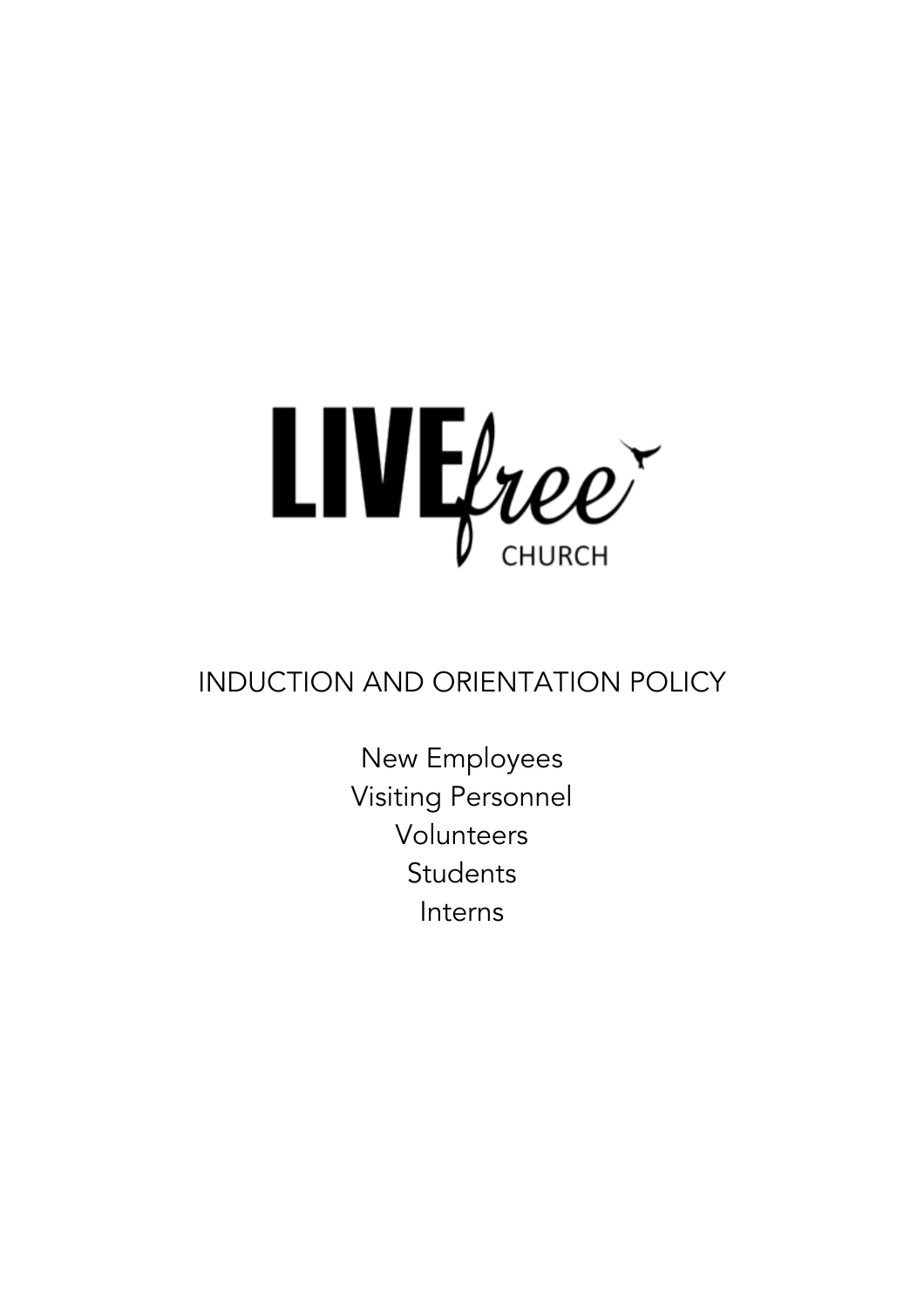

## POLICY STATEMENT

LIVEfree Church INDUCTION PROCESS will ensure that all NEW PERSONAL, VOLUNTEERS are provided with a thorough INDUCTION to the church, along with an overview of any relevant HEALTH and SAFETY requirements, CODES of PRACTICE and any other OPERATING requirements.

It is the RESPONSIBILITY of Ministry Leaders / Day Staff to ensure that all new personnel are provided with the necessary INFORMATION and GUIDENCE so they can perform their role SAFELY and effectively and feel welcome to the LIVEfree Church.

## At the conclusion of the INDUCTION PROCESS, the intended aim is that new personnel will have a genuine sound understanding of:

- Personnel know their role within LIVEfree Church
- Personnel know requirements of their position as outlined in Position Description document
- Personnel know the conditions of their employment, as outlined in the employment contract and any other relevant guidelines and procedures.
- Ministry Leaders / Day Staff have a responsibility for overseeing and guiding the work of all new personnel and will ensure that the following occurs:
- Personnel have signed appointment documentation and the position description, confirming acceptance of the terms and conditions of employment offered prior to commencement of employment.
- Personnel are given the opportunity to become acquainted with and discuss any issues relating to the terms and conditions of employment. Personnel must be given instruction on how to access to all relevant policies including any Code of Conduct.
- An overview is given of occupational health and safety issues, rules and procedures.